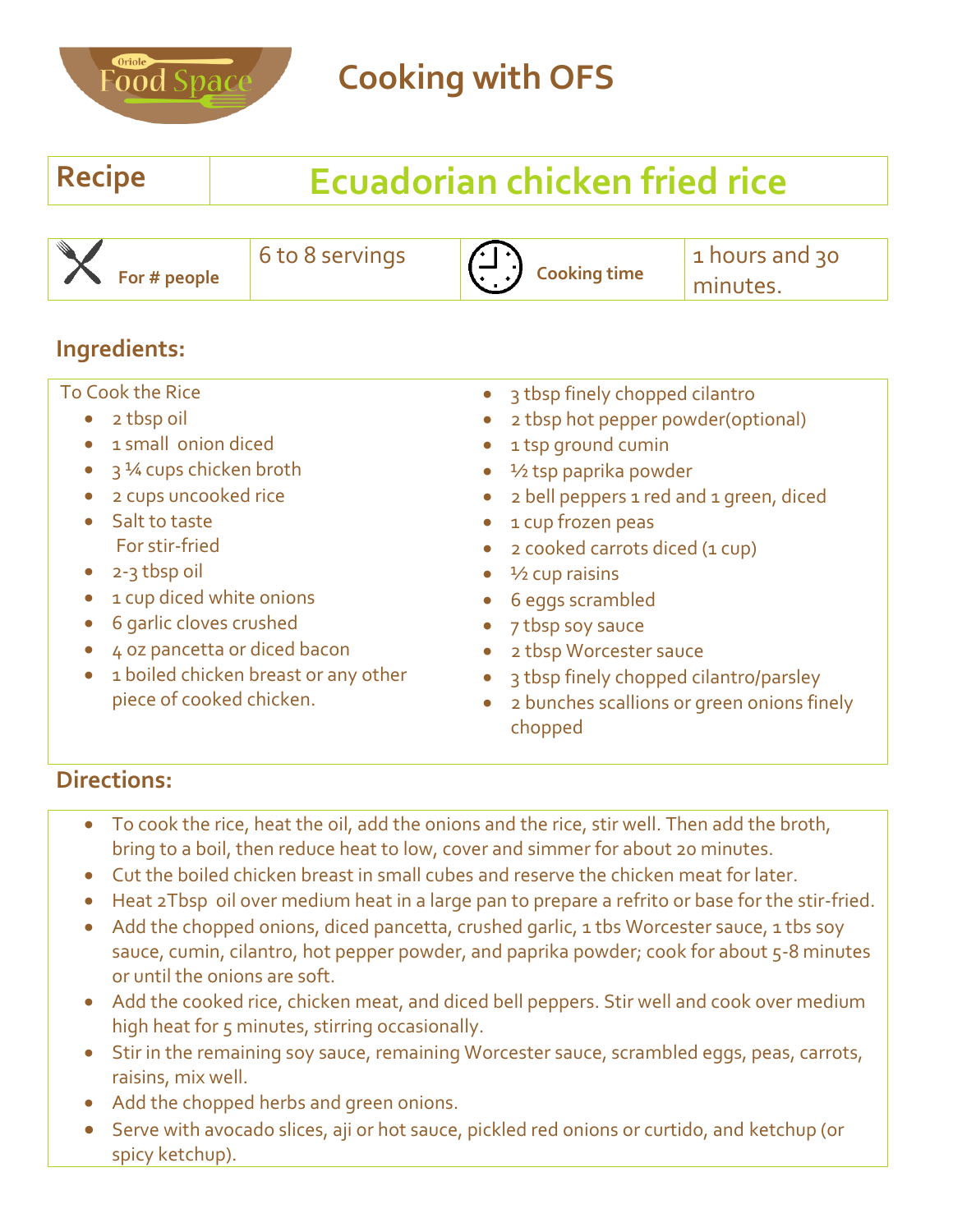

# **Recipe Sancocho (Chicken soup)**

| a di S | $\blacktriangleright$ For # people | 6 to 8 servings | .<br><b>Cooking time</b> | 1 hour and 40<br>minutes |
|--------|------------------------------------|-----------------|--------------------------|--------------------------|
|        |                                    |                 |                          |                          |

#### **Ingredients:**

• 2 Tbsp Olive oil

1 carrot, diced

- 11/2 pounds boneless, skinless chicken thighs, cut into 1/2-inch pieces
- 1 tablespoon garlic powder
- 1 tablespoon dried oregano
- Salt and freshly ground black pepper to taste
- 1 ear corn, cut into 1-inch pieces
- 1/4 cup diced green plantain
- 1/4 cup diced sweet potato
- 6 cups chicken broth
- 1/2 cup chopped fresh cilantro
- 4 green onions, sliced
- 1/2 cup diced boiled yucca

Boiled quinoa or rice, for serving.

- Heat 2 tablespoons olive oil in a medium pot. Add the chicken, garlic powder, oregano and some salt and pepper, and brown for about 10 minutes.
- Add the corn, carrots, plantains and sweet potatoes to the pot and cook for 10 minutes.
- Add the chicken broth and bring to a boil. Lower the heat and simmer for 45 minutes.
- Add the cilantro, green onions and yucca, and simmer for another 10 minutes.
- Serve with a side of quinoa or rice. Xxxxx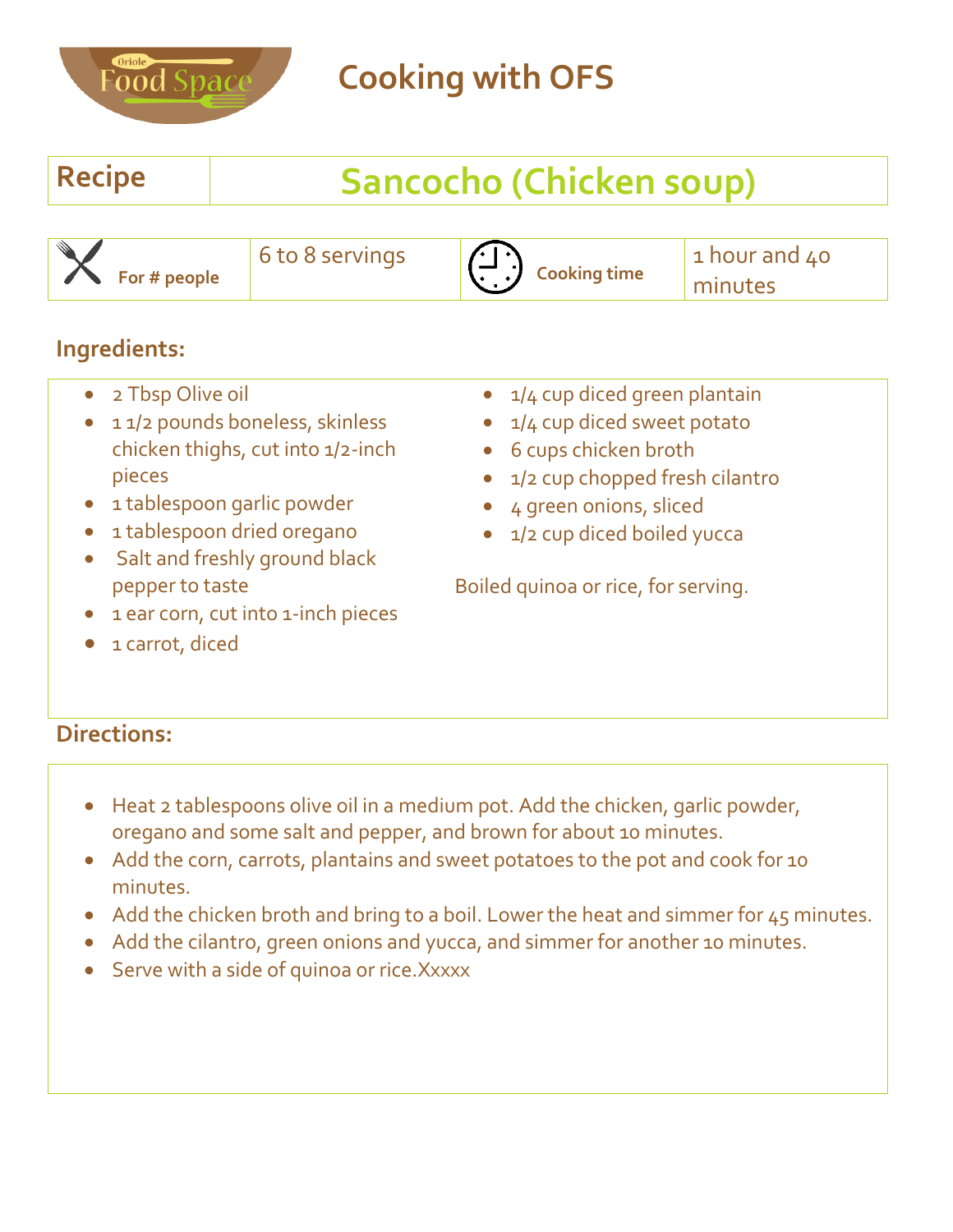

### **Recipe Mexican Beef Picadillo**

#### **Ingredients:**

- 1½ Tablespoons vegetable oil
- 1 lb ground beef
- 1 medium white onion chopped
- 2 garlic cloves
- **1 serrano pepper or green pepper** chopped.
- 5 medium diced potato
- 1 lb tomatoes diced (About 2 large tomatoes)
- 1 beef bouillon cube
- 1/3 cup chopped cilantro
- Salt and pepper to taste

- Heat oil in a large skillet; once oil is hot add the ground meat to cook. Break up large lumps of meat using a wooden spoon to make sure all the little pieces are well cooked. Fry until brown, about 8 minutes.
- Add the onion and garlic. Stir and cook for about 1 minute, just enough to allow the onion to get transparent, then add Serrano pepper or green pepper plus diced potatoes. Stir and keep cooking until potatoes are slightly tender, but still firm. This will take about 5 more minutes since you will still keep cooking them when you add the tomatoes.
- Now, add the diced tomatoes and beef bouillon and stir again. The tomatoes will release their juices and the beef bouillon will dissolve, adding more flavor to the picadillo.
- Place a lid on your skillet and lower the heat. Keep cooking the picadillo until your potatoes are completely cooked and the tomatoes have formed a thick sauce.
- Finally, season with salt and pepper and add the chopped cilantro.
- Serve with rice and warm corn tortillas. Enjoy!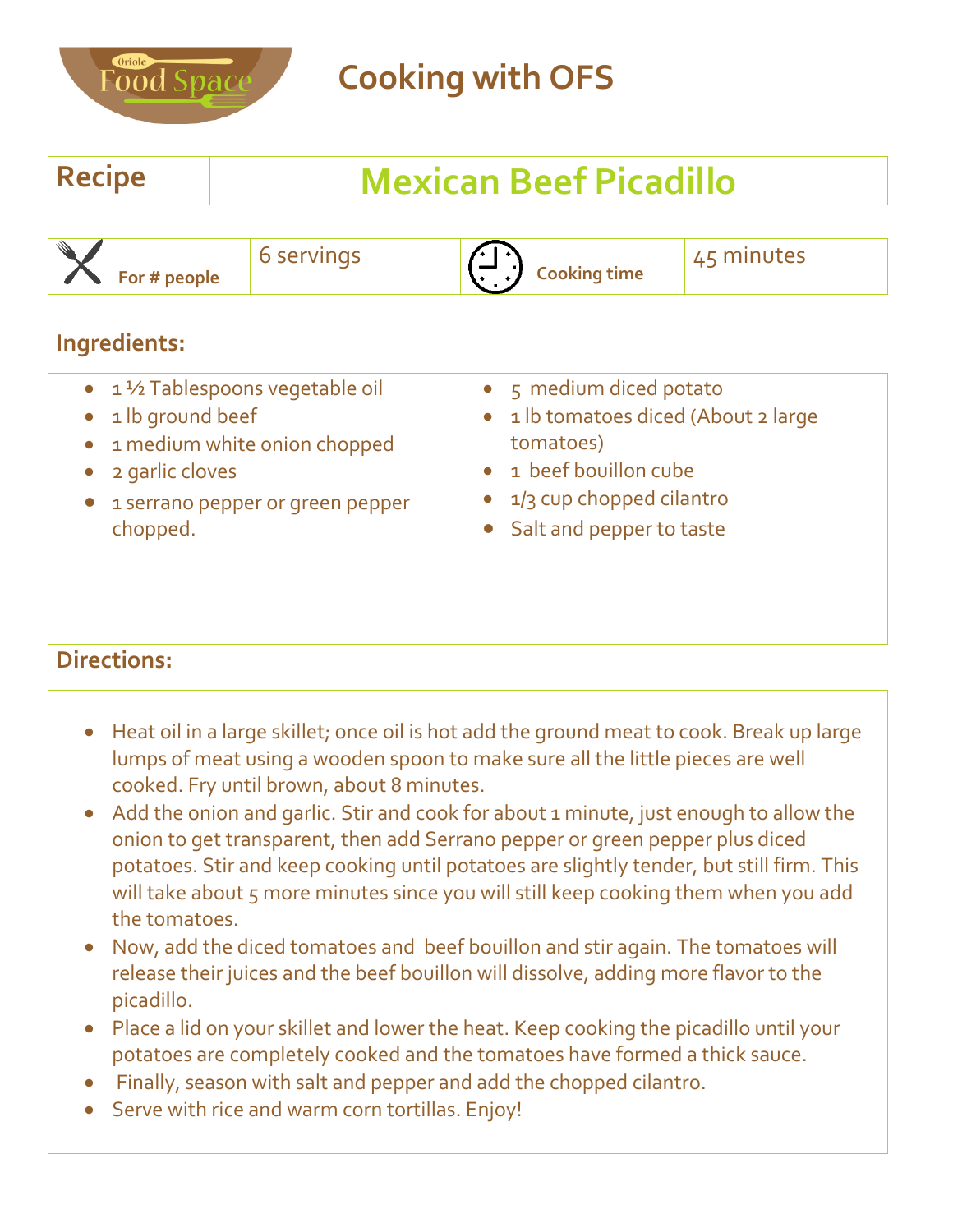

## **Recipe Success One Pan Taco Dinner**

| M<br>чшө<br>ooking time<br>For # people | minutes |
|-----------------------------------------|---------|
|-----------------------------------------|---------|

#### **Ingredients:**

- 2 cups cooked White or Brown Rice or quinoa.
- 1 Tbsp corn oil
- 1 pound lean ground beef
- 1 packet taco seasoning mi
- 1/2 cup water
- 1 cup shredded cheddar cheese
- 2 cups shredded lettuce
- 1 large tomato, chopped
- **Salsa, optional**

- Coat a large non-stick skillet with oil . Add meat and brown over medium-high heat; drain off excess fat.
- Add seasoning and mix with water and cooked rice. Bring to a boil, reduce heat and simmer for 5 minutes. Sprinkle with cheese. Top with lettuce and tomato just before serving.
- Serve with salsa and tostitos if desired.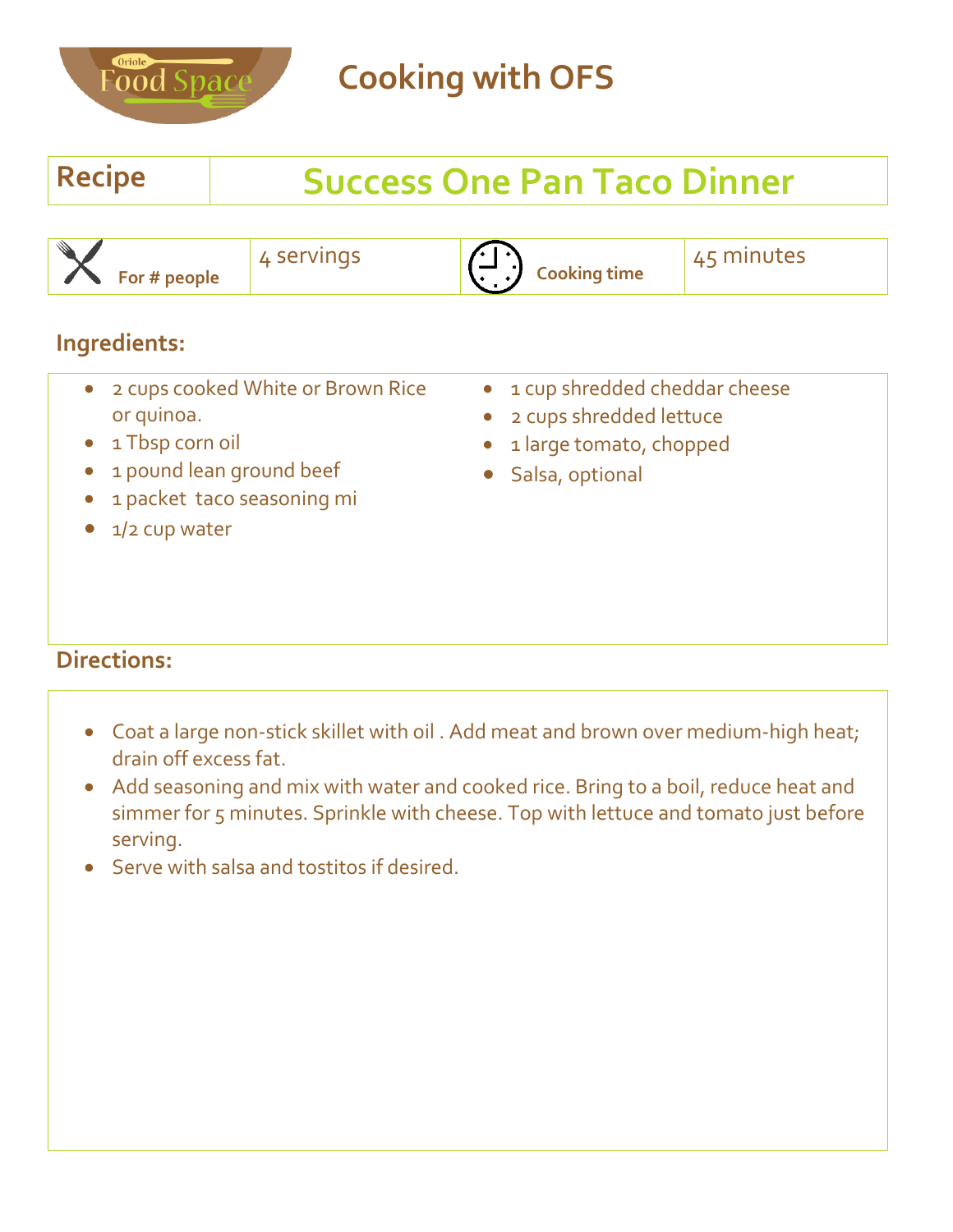

| <b>Recipe</b> | <b>GALLO PINTO (COSTA RICAN BEANS</b> |
|---------------|---------------------------------------|
|               | <b>AND RICE)</b>                      |

| - 111<br>$\sim$ 8 servings<br>$\bullet$ For # people | <b>Cooking time</b> | minutes |
|------------------------------------------------------|---------------------|---------|
|------------------------------------------------------|---------------------|---------|

#### **Ingredients:**

| $\bullet$ | 2 tablespoons light-tasting oil |
|-----------|---------------------------------|
|           | (vegetable, mild olive, canola) |

- 1 red bell pepper , chopped
- 1 small yellow onion , chopped
- 2 cloves garlic , minced
- 1 tsp ground cumin
- 2 cups cooked black beans , in 3/4 cup reserved cooking liquid
- 2 Tbsp Worcestershire Sauce
- 3 cups cooked rice , preferably, day-old and refrigerated
- 1/4 cup chopped fresh cilantro

- Heat oil in a large skillet over medium-high heat until shimmering. Sauté chopped bell pepper and onions until peppers are soft and onions are translucent, about 6-8 minutes. Add minced garlic and cook for 1 minute, until fragrant.
- Add black beans, reserved cooking liquid, Worcestershire Sauce, cumin stirring to combine. Simmer for 5 minutes, until slightly thickened and little bit of the liquid is evaporated. Gently stir in cooked rice and cook until heated through and most of the liquid is absorbed, but not dry, about 3-5 minutes. Stir in chopped cilantro. Season to taste with additional Worcestershire Sauce (I added about a tablespoon extra).
- Can add EXTRA Worcestershire Sauce and ground cumin to the rice to bring some of the smokiness flavour. Xxxxx
- $\bullet$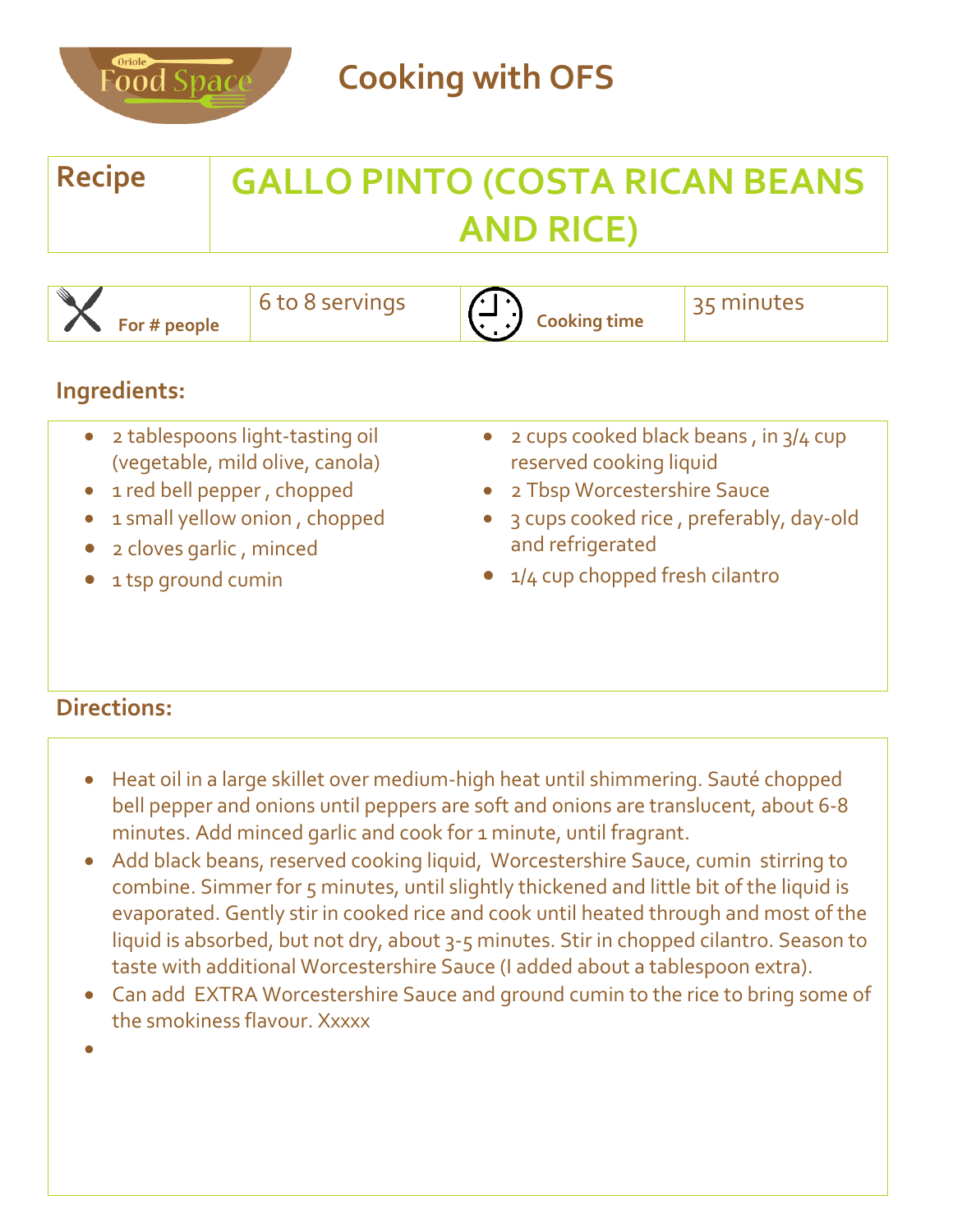

# **Recipe Bean and Butternut Squash Stew**

 **For # people**

6 servings

**Cooking time**

1 hours and 40 minutes

#### **Ingredients:**

- 1 medium white onion, finely chopped
- 1 large red bell pepper, stemmed, seeded, and coarsely chopped
- 2 garlic cloves, very finely chopped
- 6 cups chicken stock (low-sodium)
- 1 medium butternut squash (about 3/4 pound), peeled, seeded, and cut into 1/2-inch cubes)
- 2 cups black-eyed peas, cooked or from a can.
- 2 tablespoons Garlic-Chipotle Love, recipe follows
- 11/2 cups corn kernels, fresh or frozen
- $\bullet$  1/4 cup thinly sliced fresh basil leaves
- Salt and freshly ground black pepper Rice and salsa, for serving

#### *Garlic-Chipotle Love:*

- $\bullet$  1 cup canola oil
- 12 garlic cloves, peeled
- 3 tablespoons chopped canned chipotle chiles in adobo sauce
- 1/4 cup chopped fresh cilantro
- Grated zest of 1 lime
- Salt to taste

### **Directions:**

- Add the onion, bell pepper, and garlic to the hot oil in a soup pot and cook until the onion is tender and translucent, about 6 minutes. Pour in the chicken stock and add the squash cubes. Bring to a boil, then reduce the heat and simmer, stirring occasionally, until the squash is tender, 15 to 20 minutes.
- Add the black-eyed peas, Garlic-Chipotle Love and corn.
- Simmer until the picadillo has thickened and the flavors come together, about 12 minutes.
- Stir in the basil and salt and pepper to taste. Divide among six bowls, and serve with rice and salsa(optional)

#### *Garlic-Chipotle Love:*

- Preheat the oven to 300 degrees F. Pour the oil into a heavy ovenproof medium saucepan and add the garlic.
- Cover the pot with foil, put it in the oven, and cook until the garlic turns a nutty brown and is really soft (think cream cheese), about 45 minutes.
- Remove the pot from the oven and let the garlic and oil cool to room temperature.
- Put the garlic and the now garlic-infused oil in a food processor or blender. Add the chipotles and sauce, cilantro, lime zest, and salt and puree until the mixture is very smooth.
- Store in the fridge in a tightly covered container for up to 2 weeks or freeze for up to a month.